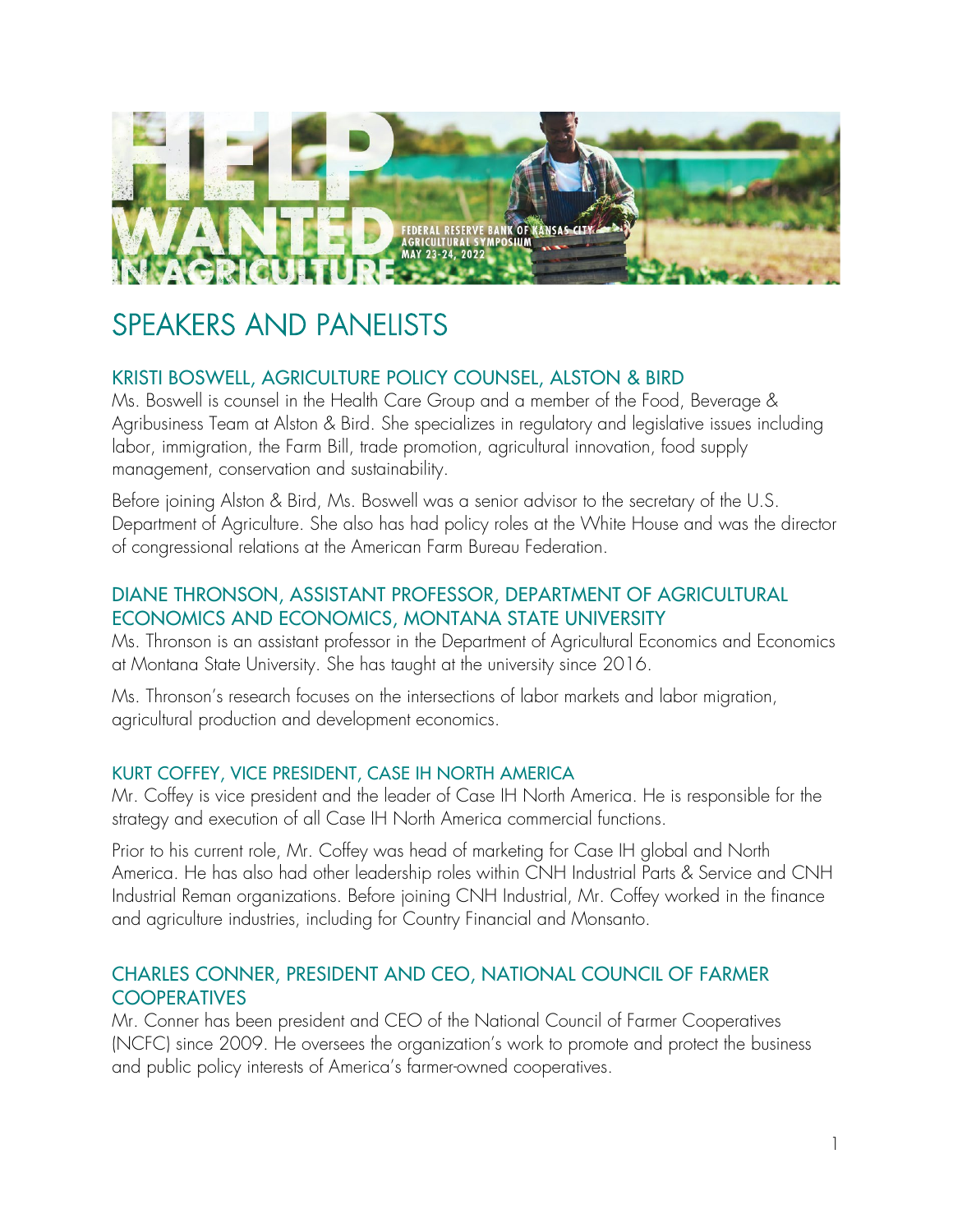Prior to joining NCFC, Mr. Conner had been deputy secretary at the U.S. Department of Agriculture since mid-2005. He was a special assistant to the President, from 2001 to 2005.From May 1997 to October 2001, Mr. Conner was president of the Corn Refiners Association. Mr. Conner also served for 17 years as an advisor to U.S. Senator Richard Lugar of Indiana.

# DANIEL COSTA, DIRECTOR OF IMMIGRATION LAW AND POLICY RESEARCH, ECONOMIC POLICY INSTITUTE

Mr. Costa is an attorney and the director of immigration law and policy research at the Economic Policy Institute in Washington, D.C. His research includes a range of labor migration issues as well as farm labor.

Mr. Costa also is a visiting scholar with the Global Migration Center at the University of California, Davis.

# BRENT EMCH, PROJECT MANAGER, CARGILL AG SUPPLY CHAIN NORTH AMERICA

Mr. Emch is project manager for Cargill Ag Supply Chain North America. Mr. Emch is responsible for capital deployment and project management for investments throughout North America.

Mr. Emch joined Cargill in 1994 and has worked for the company in Texas, Iowa, Minnesota and Kansas. His responsibilities have included country elevator location management, regional operations leader, agronomy retail leader, soy crush origination leader and regional merchandising leader.

# DEACUE FIELDS, DEAN, SENIOR ASSOCIATE VICE PRESIDENT-ACADEMICS, DALE BUMPERS COLLEGE OF AGRICULTURAL, FOOD AND LIFE SCIENCES, UNIVERSITY OF ARKANSAS

Mr. Fields is dean and senior associate vice president-academics for the Dale Bumpers College of Agricultural, Food and Life Sciences and Division of Agriculture at the University of Arkansas. He has been in that role since May 2018.

His research focuses on quantifying the impact of agribusinesses on state, regional and national economies. Prior to joining the University of Arkansas, Mr. Fields was on the faculty of Auburn University and was professor and chair of the Department of Agricultural Economics and Rural Society from 2013 to 2018.

# JAMES HENEGHAN, SENIOR VICE PRESIDENT, GRO INTELLIGENCE

Mr. Heneghan is a senior vice president at Gro Intelligence. He also owns and manages a farmland business in update New York.

Before joining Gro Intelligence, Mr. Heneghan had management positions at Freepoint Commodities and BTG Pactual, both in Stamford, Connecticut. He began his career and worked for 15 years at the multinational agriculture company Louis Dreyfus.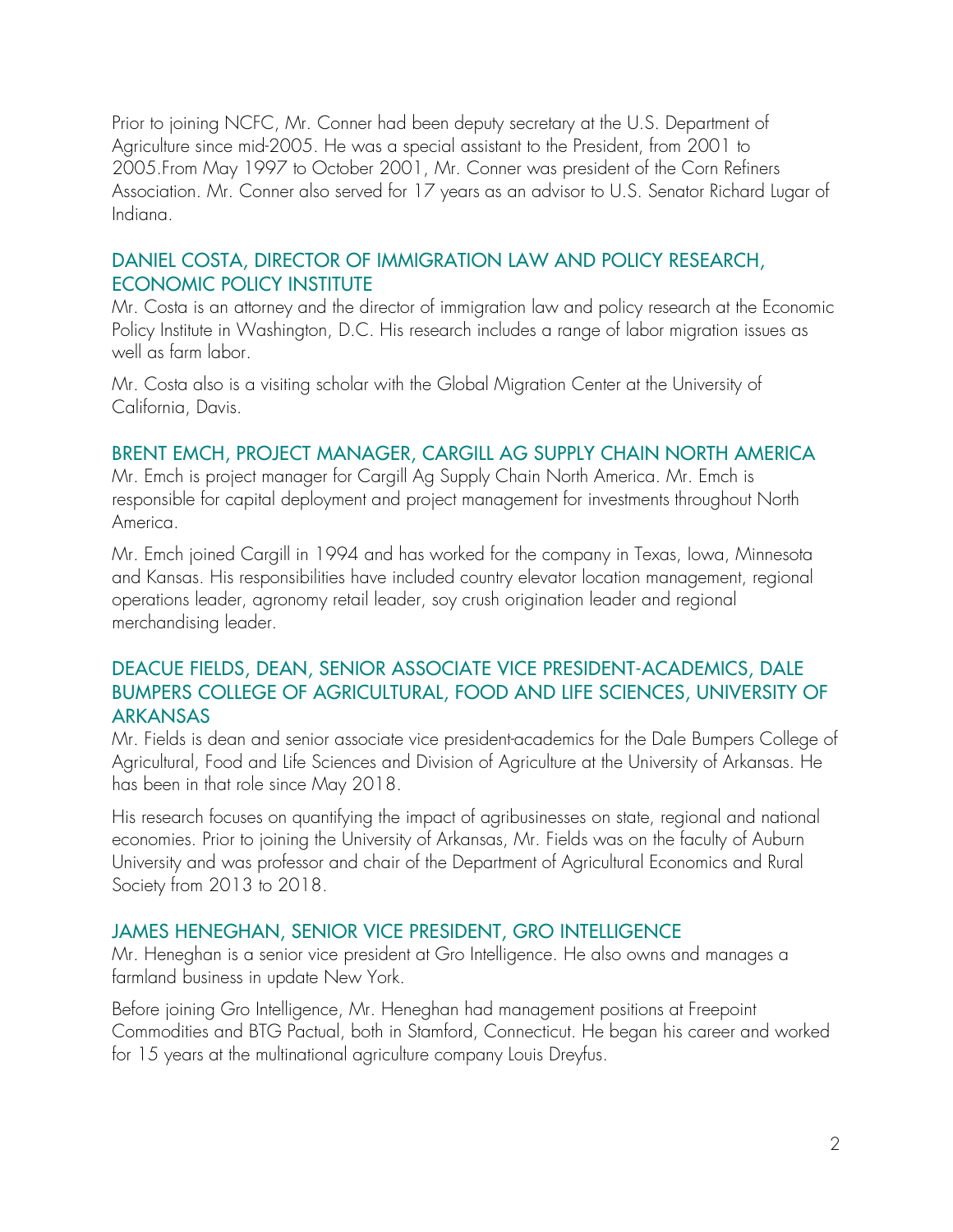#### A.G. KAWAMURA, OWNER/PARTNER, ORANGE COUNTY PRODUCE

Mr. Kawamura is a third generation produce grower and shipper from Orange County, California. He is founding co-chair of Solutions from the Land, a nonprofit that is developing climate smart collaborations for 21st century agriculture.

From 2003 to 2010, Mr. Kawamura was secretary of the California Department of Food and Agriculture. He currently serves on a number of boards and advisory committees related to food and agriculture.

#### ALISON KREBS, DIRECTOR, DAIRY AND TRADE POLICY, LEPRINO FOODS

Ms. Krebs is director of dairy and trade policy for Leprino Foods, a Denver-based buyer of milk, producer of mozzarella cheese and a manufacturer of dairy nutrition products. She joined Leprino Foods in 2020, where she leads advocacy efforts across a range of issues and manages Leprino's presence across industry associations.

She has also held market research and international marketing roles for Elanco Animal Health and was a consultant at the agribusiness consulting firm Adayana. Ms. Krebs also held roles at CoBank and with the National Cattlemen's Beef Association.

#### JEFF LAKNER, CEO, LAKNER FARMS LLC

Mr. Lakner is a fourth-generation owner-operator of Lakner Farms LLC, a grain and livestock enterprise in South Dakota. The operation comprises around 5,000 acres of corn, soybeans, wheat and forage crops along with pasture, and a 400 head cow-calf business.

Mr. Lakner is a former Farm Credit System lender in Iowa and Nebraska as well as a commercial bank director in South Dakota. He has had a long career with board service in the ag cooperative world, including with Land O Lakes and the Agtegra Cooperative in South Dakota.

#### VERONICA NIGH, SENIOR ECONOMIST, AMERICAN FARM BUREAU FEDERATION

Ms. Nigh is a senior economist for the American Farm Bureau Federation. She is responsible for conducting research and policy analysis on international trade, taxes, labor and food safety.

Ms. Nigh is a native of Savannah, Missouri where she grew up on a small, diversified livestock operation. She holds degrees in agricultural economics and economics.

#### TONN OSTERGARD, CEO AND CHAIRMAN, CRETE CARRIER CORP.

Mr. Ostergard is CEO and chairman of Crete Carrier Corp., a privately-owned transportation and logistics company based in Lincoln, Nebraska. Mr. Ostergard joined Crete in 1986 as CFO and became CEO in 1992.

Mr. Ostergard began his career in public accounting and worked for five years for KPMG before joining Crete. He has leadership roles in the American Trucking Association and has served the Lincoln, Nebraska, and Nebraska Chambers of Commerce.